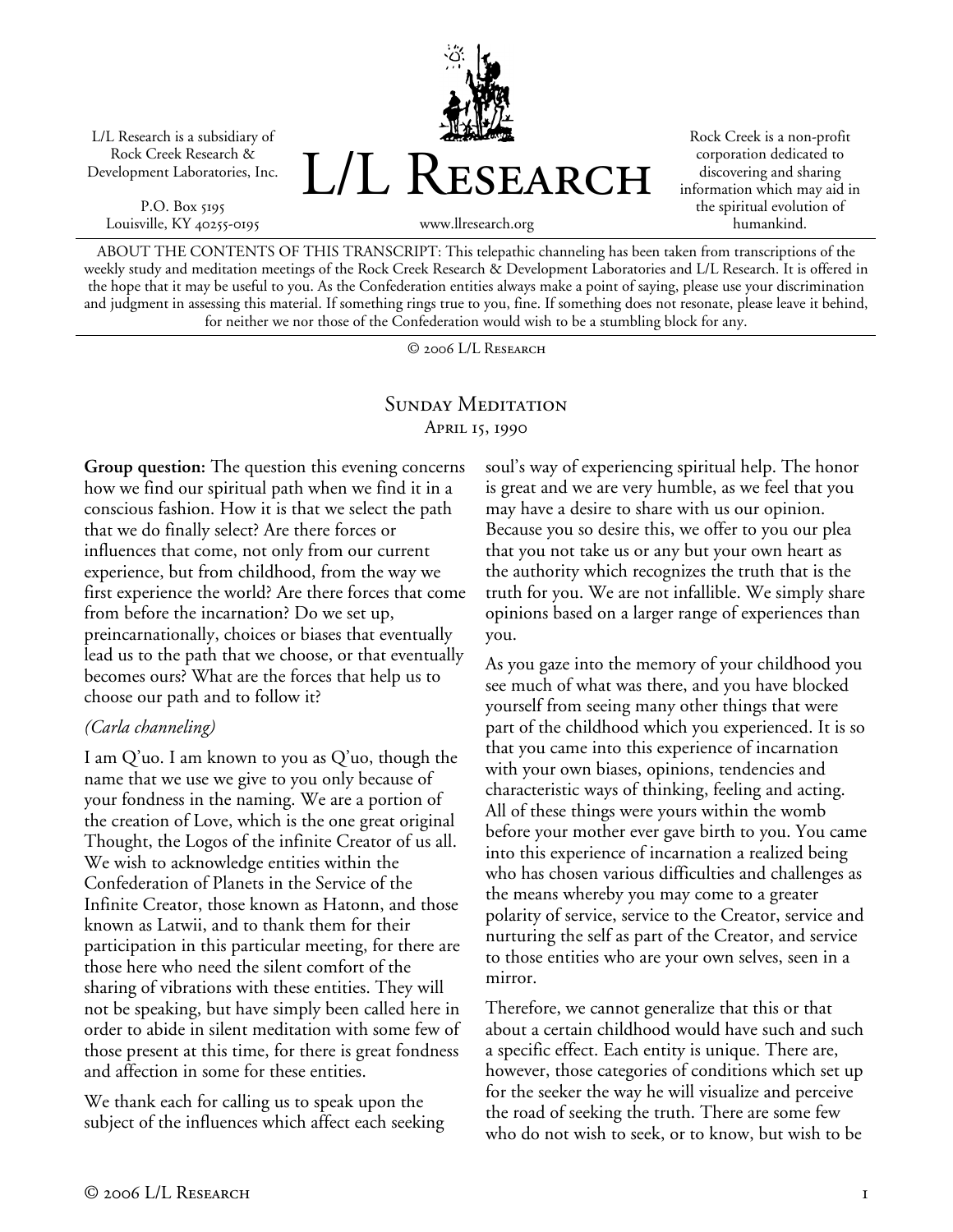told what is true. Those people are not interested in what we have to say, but we wish them well. Those are the entities which accept specific guidelines such as good and evil, righteousness and sin. These are entities who are only comfortable as slaves. They do not question, they do not seek. They simply stand and believe that which is told them.

This tendency cannot be learned and is not the usual true nature of a third-density entity, but we did not wish to leave out entities such as these, for in these entities too lies a viable and beautiful link between the self and the realization of a Creator which banishes all of that which you call error or sin. To these people the blessing of simplicity is given, and they seem to a more seeking entity narrow or dogmatic, yet their way is as valid as any, if by that way they are able to open their hearts in service to others as they love the Creator and as they love the self as heir to the Creator, son and daughter of the Creator, the hands, the mouth and the energy of the Creator alive and working in your environment at this time. These are not entities upon which one should shower patronization. They simply are simple and uncomplicated entities who do not have the desire to seek further.

Most entities, and certainly those who would call us to them, have entered into this incarnational experience choosing limitations which shall be experienced during the years of youth. Perhaps the greatest stimulus towards freeing the self of mandatory belief is the simple demand that all be believed without question. The spiritual disciple will not accept an unquestioned description of the spiritual life. One who wishes to seek the truth must seek it through movement, movement and change and transformation, day by day, sunset by sunset, and moon by moon, [through the questioning] of a living, powerful, very real purveyor of truth. Each seeks the link that will link the mundane to that which is eternal.

Many entities within the childhood experience are cut off from the feeling of self-love. This is perhaps the most common of those limitations which are chosen before the incarnation, in order that the entity may experience and exercise the lesson that one is not here to be loved but to love. One is not here to be pampered, but to console others. One is not here to be praised, but to support, cherish and nurture those about one, seeing in them the infinite Creator. The inability to feel the worth of the self derives its strength, for the most part, from the childhood wherein the child is not accepted as it is, in which the child is not appreciated, feels itself not to be fully loved, feels itself to be criticized, feels itself to be unable to please those first witnesses and embodiments of the Creator, the parents.

As the parents cut the child off from the spontaneous giving and taking of love, so in the mature spiritual search the pilgrim shall find itself laden with a burden of self-doubt, and that even heavier burden of unidentified guilt, for in such a childhood one is given the feeling that one is somehow guilty, but of what, the child knows not. One is given the feeling that the child is unwanted, and there is no defense possible to that child, for in the young years of incarnation the child is too purely that spirit which incarnated into the world to have defenses against lack of self-perceived love, worth and righteousness.

The second most heavy influence upon the mature experience of the seeker is that yellow-ray experience the entity has had with what this instrument would call institutionalized religion. We use this word carefully to differentiate it from cultural religion. Each of you lives within the Christian culture. Each of you thinks in terms of the story of the one known as Jesus Christ, of the parables this entity gave, of the life this entity lived. The threads of this incarnation run so deeply within your culture that whether you be devout or atheistic, or anywhere in between those two, you are still forced to use a language of Christianity and Judeo-Christianity, because that is your cultural heritage.

This creates a very great difficulty in those who have rejected the vocabulary of institutionalized religion and have left that institution, either because they did not believe the institutionalized religion was helpful to the self, or because this religion held no interest for the self, no identity for the self, no means of expression for the self, or simply because the entity was too sensitive to the deeper, darker strains that weave their way through the Christian religious story. How dark and sad is that story, a story of an entity one with God and one with man, who must die; that entity asking us each to die each day, to give up the self each day, to be with the Creator in the small death of the personal part of the self, the ego, in order that one may more and more come to a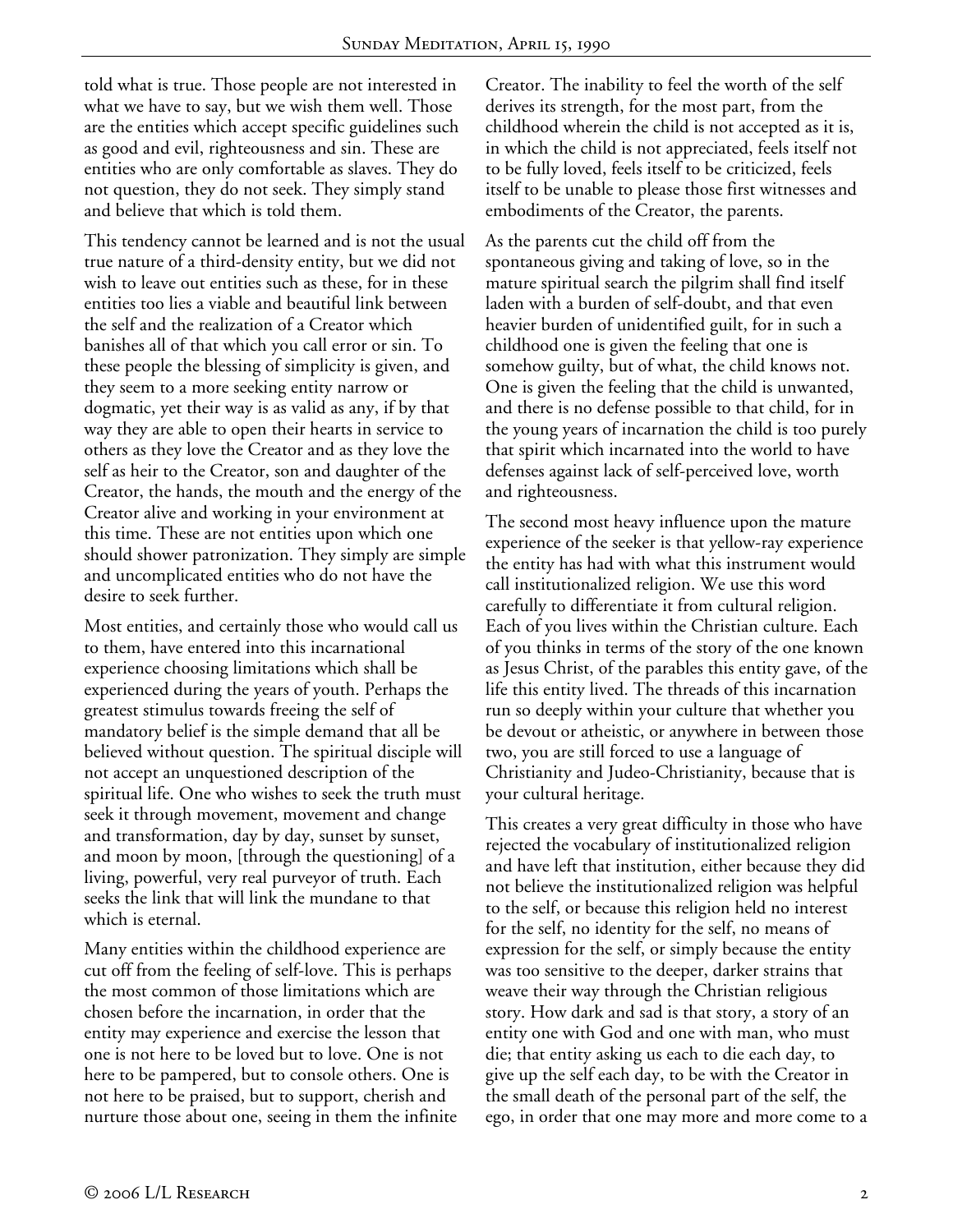realization of a greater self within. When it is put to an entity in specifically Christian terms, the entire experience of redemption, forgiveness and freedom is bent and twisted in such a way that many, many entities cannot at all accept this expression of redemption. Yet each seeks the experience of being forgiven.

It is one thing for a parent to act in such a way that an entity feels chronically unforgiven and unappreciated. It is a far more serious thing when an entity cannot, within the confines of its spiritual practice in that which you call Christianity, find, believe or rejoice in the experience of forgiveness and redemption. Few there are who truly believe, if they have considered it well, that they are, without some movement of the spirit within, forgiven all those things known and all those things not known which have been acts which separate us from ourselves, from each other, or from that great principle of love which is the Creator. Thus, the parents first, and the church, shall we call it, secondly, create the basic limitations upon those who seek the truth but cannot accept the particular expression and distortion of the truth of forgiveness and redemption in any language which is used within your religion.

There are many ways in which entities find a process of forgiveness, for let it be noted well that none feels truly without error. All consciousnesses are aware of their own humanity, their own clay feet, their own self-perceived error. It is part of the illusion in which you live that you experience this as part of being yourself. This is a part of yourself. In some entities, because of a childhood in which the entity was greatly loved and was given the love, the smiles, the touching, the obvious caring, the entity will far more likely be able to experience a sense of forgiveness through the forgiveness of the self by the greater self within. It is not that such entities know that they are without error, but that they have the faith given them because the sun shone upon them in the days of their youth, that the sun still shines upon them, and that there is no thing which cannot be forgiven.

How do these entities experience this forgiveness? By their forgiveness without stint or hindrance of any kind of all those with whom they come in contact. It is the self-forgiven entity which forgives others, not because he has earned forgiveness, but because he is an entity, and there is no error which may take away

from that entity the truth of that entity's nature, a being of oneness with the Creator.

When the experiences of the childhood were ones in which much was unforgiven, criticized, denied or rejected, the pilgrim shall have, shall we say, the knee-jerk reaction to deal with, of a feeling of not forgiving the self. Others it may forgive, but until one has come to some deep archetypical emotion within which expresses itself to the spirit in the words, "You are forgiven, you are loved," that entity shall have a great deal of trouble loving the self, and thus, its forgiveness and compassion towards others masks a deep and abiding ache, a wound so terrible that it cannot be described, a wound of the self that will not forgive the self for being human.

All entities have help available to them. None need rely upon the self. But to those whose childhoods have been experienced as accepting and cherishing and nurturing will come those entities which are personal, speak personally to the entity, are intimate with the entity, and become the objective vision which encompasses the wall of self-forgiveness. Those who have been caused to believe that they cannot be as they are and be loved learn to behave and carry into their relationship with love an entity which behaves, rather than an entity which is as it is. In this case the same help is available, but it shall come to the entity in an impersonal form. Such impersonal forces, principles and entities, are as we, those who speak as inspiringly as possible through each instrument of the depth and resonance of the self of each of you, calling to you to call within yourself, acceptance, love and forgiveness.

You carry upon your backs, unless you forgive yourself every day, a terrible, terrible burden. The variousness of catalyst and experience among your peoples is intended and is guaranteed to create within the experience a subjective concept and opinion of the self as having come up short, of having failed in some way. Where, then, is salvation? It is within you, each of you. Roll the stone away from the tomb of low self-esteem, of self-doubt, of prejudice against the self. Think of yourself as an object other than yourself. Gaze upon the self as upon a stranger, and you will find that your opinion of yourself is changed, for you do not judge others as you judge yourself.

We are being asked by this instrument to come to a conclusion of our part of the message which we wish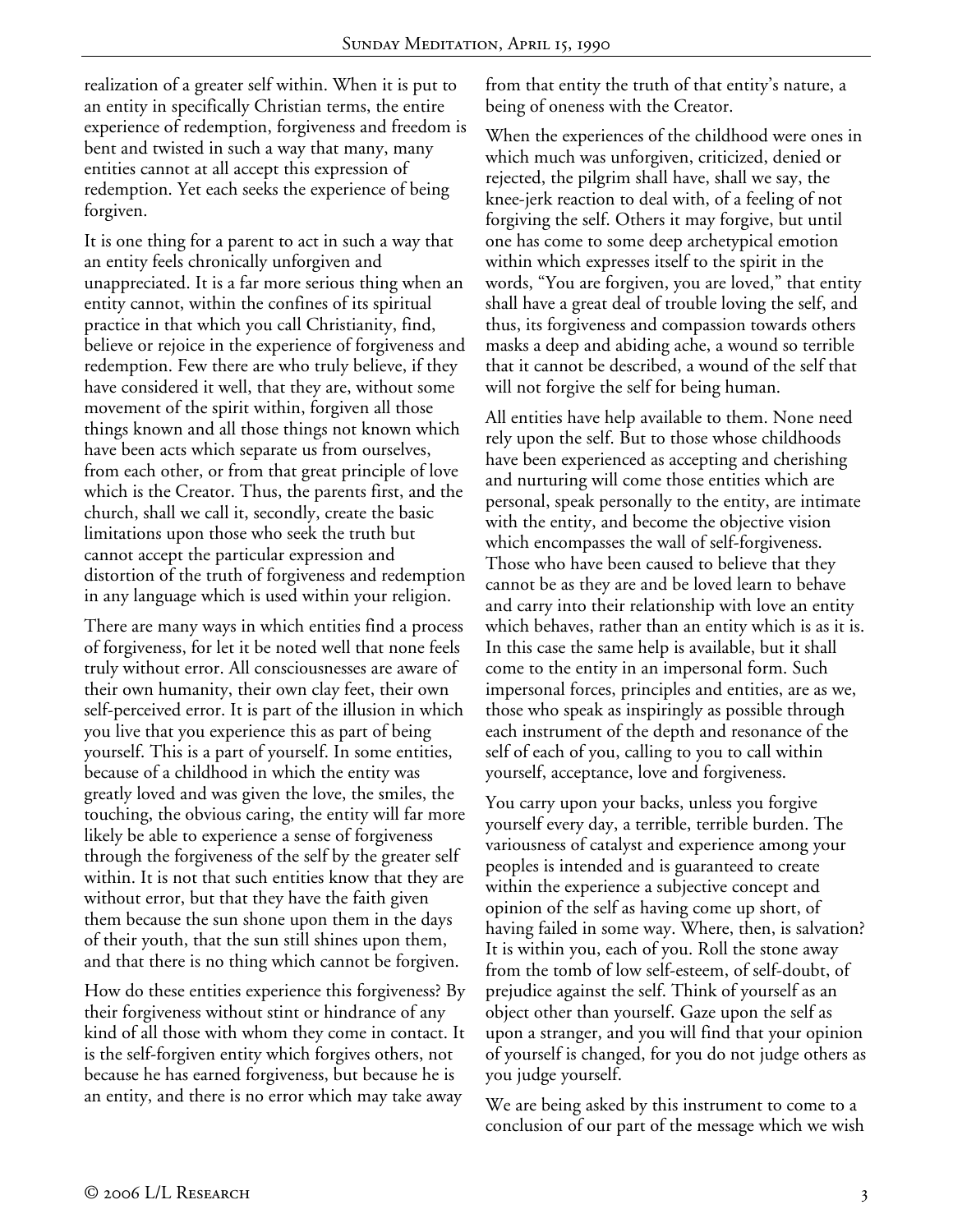to offer, that comes through this instrument, as the hour, as this instrument calls it, grows late. We confess, we are talkative, and always speak overlong, according to this instrument.

We wish you to realize, each of you, that each of you has had various experiences in your youth, various experiences in those that seem to be in authority over you in a spiritual way. This has the repercussions of your own self-image, of your relationships with the Creator, with yourself and with those about you. We ask you simply to remember that it was to a man who had betrayed and denied the one known as Jesus that the one known as Jesus said, "You are my rock. That which is forgiven by you is forgiven, that which is not forgiven by you is not forgiven."

My children, each of you can be perceived as less than perfect, but each of you has an honor and a duty to perform. Love yourself, and if you do not love yourself, work to love yourself. Love the Creator more and more passionately, spending time with the Creator in silence, and love and forgive all with whom you come in contact, for you are as powerful as any other human, fallible being. There is that within you which is of the consciousness of love, and your wellness, your wholeness and the truth of your being is wrapped up in the concept of yourself as an extension of brother or sister, a fellow heir of the one infinite Creator. Forgive, console and love, the Creator, yourself and others.

As we know that we are out of time, we must end with this instrument. We ask you to remember only one thing more. You may find yourself to be incapable of creating this within yourself in a week, or a month or a year. You have eternity in which to become joyful, forgiven and redeemed by whatever objectivization, such as Jesus the Christ, you may choose, or by whatever inner guide that your own background has made better for you as a bridge to the eternity and the infinity of love.

We would at this time transfer this contact to the one known as Jim. I am known to you as Q'uo.

# *(Jim channeling)*

I am Q'uo, and greet each in love and light through this instrument. We thank you for your patience, as it was necessary for us to pause as this instrument needed to complete the duties with the recording device. At this time we would offer ourselves in the

attempt to speak to any queries which you may feel have importance for you. Again we remind you that we offer that which is but our opinion, though we offer it joyfully. Is there a query at this time?

**Carla:** I'll ask one, if people want to wait awhile and think. I have had several people in a wave talk to me about healing myself, as though my illness were some sort of crime, or indication of my waywardness of spirit. It is, on the contrary, my opinion of my own self, knowing my history, that is, that I died at one time of kidney failure, for about twenty seconds, that I indeed have a very healthy body that is doing amazingly well. I do not know what I can say to entities to give them comfort and to free themselves and myself from the feeling of guilt that is lain on me by those who feel that one must be bursting with physical health in order to be of mental, emotional and spiritual health. Could you comment?

I am Q'uo, and am aware of your query, my sister. We may comment in a general fashion, for we wish to share the principle. Those who offer their help, their opinion, of your situation, have the desire to serve, the basic love that propels motion and service. The vehicle, or channel through which the service is offered, is whatever framework of belief has served this entity, or any who offer their assistance. Thus, they give that which is biased, according to what they have found helpful. The manner in which you receive that which is given is determined again by your own framework of belief. You may see the offering as that which is laden with guilt. This may be the result of a distortion of either one or both of the means of perceiving. This perception of the role of guilt, then, has meaning for each in an unique manner. The weight that you give to that perception, then, is a function of …

We must pause, we are having difficulty with this instrument.

### *(Pause)*

I am Q'uo, and we apologize for the delay. We shall continue. The perception of guilt as a portion of your condition, is merely a reflection of the …

**Jim:** Carla, this isn't *(inaudible)*. It doesn't feel right, I'm going to have to stop. It doesn't feel like Q'uo.

# *(Carla channeling)*

I am Q'uo, and greet each through this instrument once again in love and light. We wish to applaud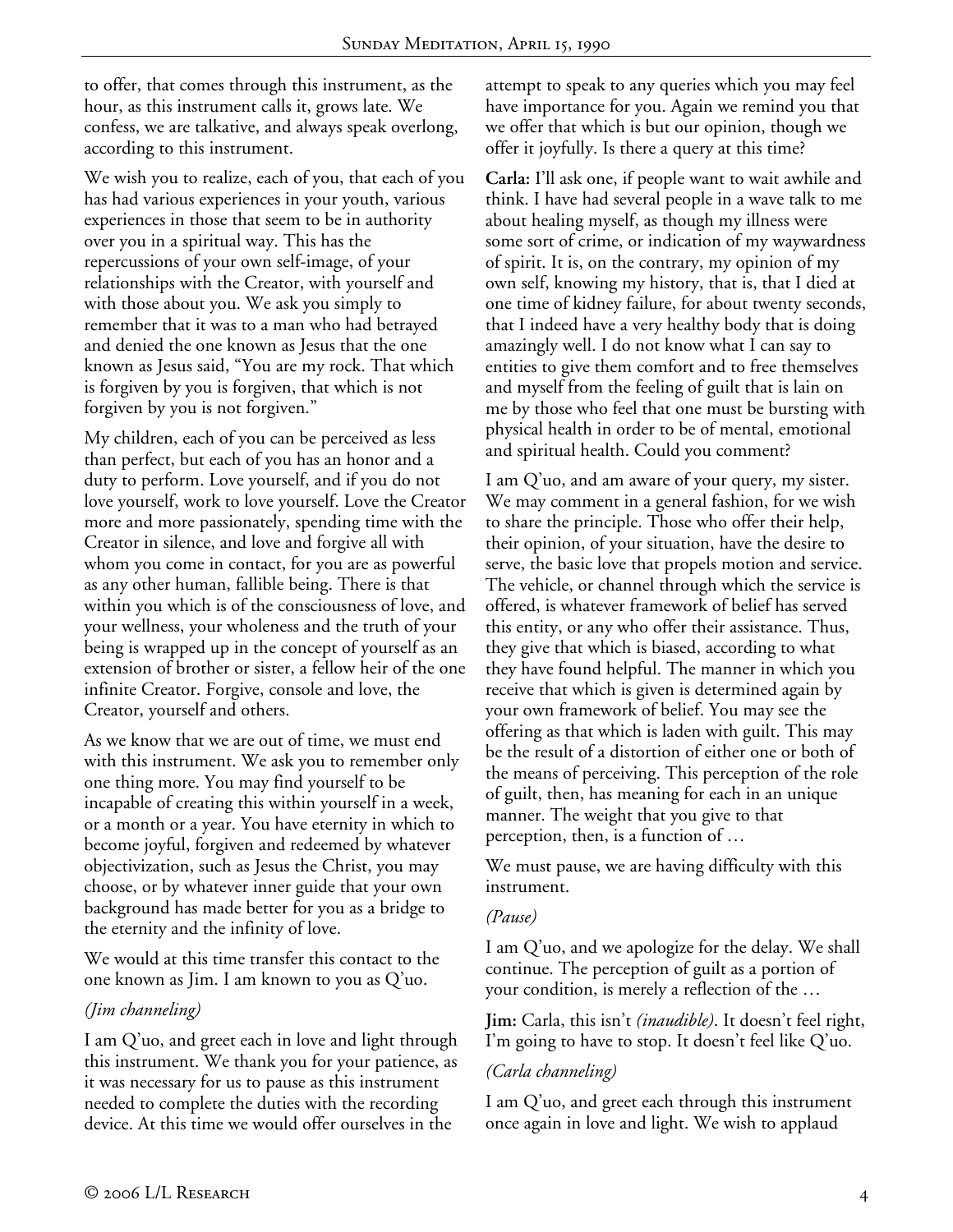and encourage the instrument known as Jim, that this instrument's *(inaudible)* is such that there was *(inaudible)* lack of steadiness of the tuning, and although the one known as Carla was keeping the circle well guarded by means placed there by the instrument before the meditation, yet it is always well whenever in doubt to cease the communication, for it is the desire of the Confederation of the Planets, who are in service to the one Creator to offer only that highest truth that may be offered in a *(inaudible)* and secure manner.

*(Inaudible)* query which was posed by this instrument, as there is the difficulty of the instrument's own individual small self which has its opinion, and would in any case doubt that which we were to offer. We shall simply say that the nature of health and wellness is a nature which knows not bone nor sinew, blood or tendon, infection or disease. The health and wellness of an entity is its acceptance of itself, and its realization that all is as it should be and as it must be for the entity to be open to the lessons of love received and given in that moment.

Before we close through this instrument we would ask once more if there are any further queries?

**K:** My name is K *(inaudible)* weekly, and I would like for you to comment on the teaching and work of the circle that I am speaking about, particularly, could you comment upon the entity Sananda, who speaks to the circle?

I am Q'uo, and we greet you, K of St. Louis. Blessings upon you and upon your seeking. The conditions of that activity called channeling are different for each channel, and the sensitivity each channel may bring to its work is unique to that entity. Those ideas which can be used as tools and resources in the daily life are ideas inspired by love, call it what you will.

As to the name, Sananda, the Christ name has moved through many namings. There is no one name of this consciousness that may declare itself unique at this time, that is, the only entity which speaks as the principle of the master known as Jehoshua, or Jesus. We ask that you yourself listen with an open heart to the messages of the one known to you as Sananda—how many names this energy has been perceived as having, how many more shall there be. You are one, as are most who have studied the consciousness, the mind and the

actions of the one known as Jesus the Christ. Listen to this entity. Seems it to speak in humility, compassion and acceptance, encouraging each to love each other? If that be so, what matters it what it call itself?

We may say specifically only that the intentness of the entity which is Christ is a consciousness which has used channels which have given over their lives to servanthood. Gaze clearly upon the face of love. There is no pride, there is no judgment, there is always love, forgiveness and healing. That which is of Christ-consciousness dares the entity to look at itself, to accept itself, and by that impossibility of self acceptance and blind faith, be healed. If the entity whom you hear has this love, this yearning, this passion and this healing, you may judge for yourself what energy or principle of the Creator this entity is. We do not give opinions positive or negative of any source, but ask each entity to use its discrimination, and always to use the light touch, the relaxed and time-consuming patience allowing ideas offered by such consciousnesses to steep and ripen within the self. By [the] fruits of these teachings shall you know the nature of him who planted the seed that blooms within yourself.

May we be of any more service to you at this time, my brother?

**K:** Thank you very much.

We thank you, K of St. Louis. Is there another query at this time?

**K:** Could you comment briefly about the connection that B and I have between each other?

I am Q'uo, and without abridging free will, we may. K is teacher to B; B teacher to K. You have the honor of being honest, and the duty to be compassionately honest, and to give to each other a true picture of each other, that together you may pull as two oxen the cart of your faith and your will to serve, not a striving to please, only, but looking always for that which may serve, never striving to limit, but searching always for that which may advance a sense of freedom.

The mated relationship, regardless of what its nature be within the legal framework of your culture, is the most powerful possible arrangement within which acceleration of the spiritual path may be done. It is also the most difficult, because intimacy is very difficult among those in a culture which teaches each